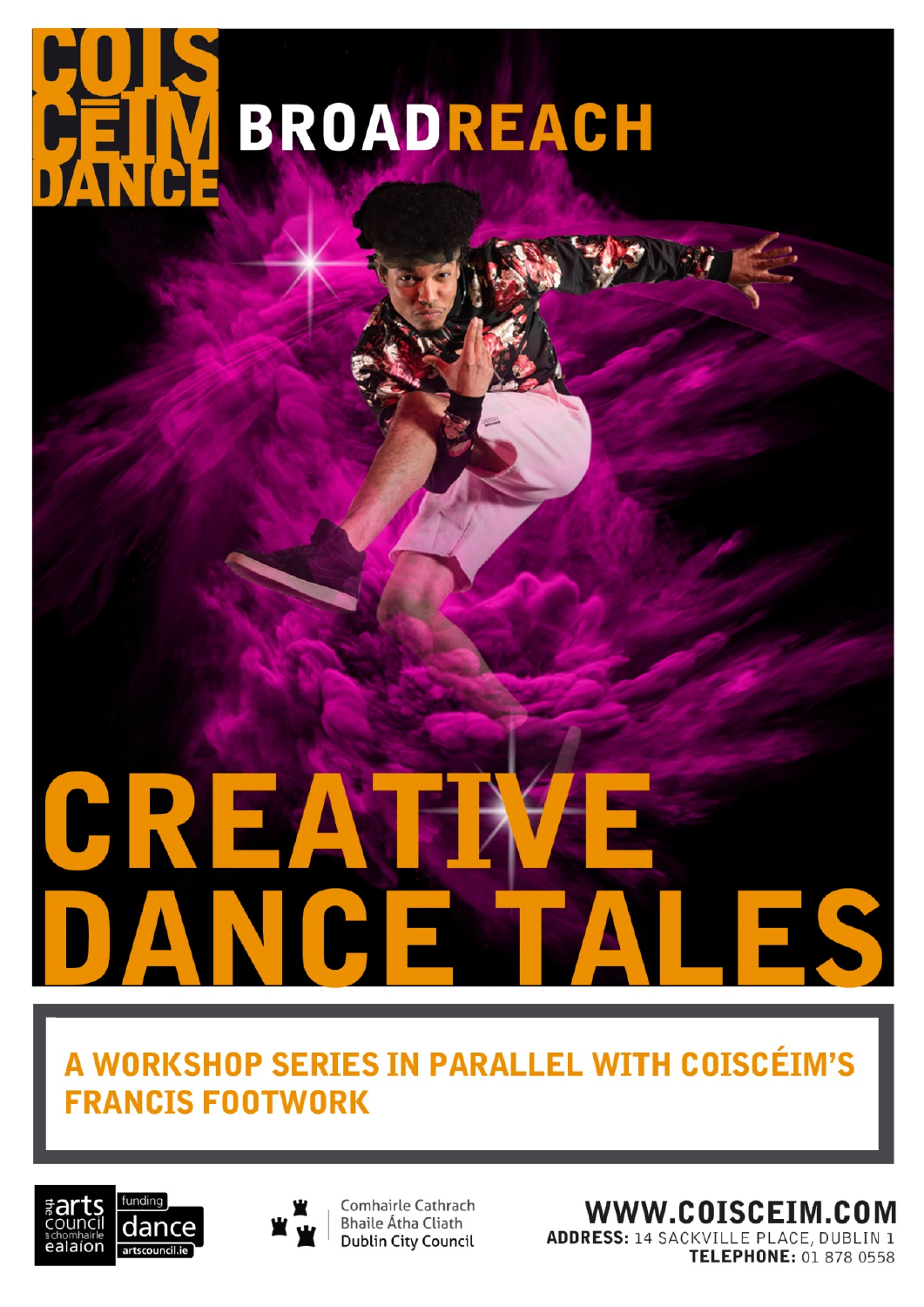## CREATIVE DANCE TALES A WORKSHOP SERIES

CREATIVE DANCE TALES offers young people and primary school teachers an imaginative, kinaesthetic learning experience in dance. Led by an experienced professional dance teacher, it includes an invitation to go see a CoisCéim Dance Theatre's performance of FRANCIS FOOTWORK and to participate in:

## • CREATIVE DANCE TALES | Workshops for young people aged 6 - 10

#### • DANCE EDUCATION | Workshops for Primary School Teachers & **Educators**

#### About FRANCIS FOOTWORK by David Bolger

FRANCIS FOOTWORK is a story about freedom of expression and individuality. A cast of colourful characters, led by the fantastically rhythmic Francis Footwork, takes on the tyranny of King Two Lefties and Colonel HeadBanger in a fast paced dance adventure to some fantastic music.

Now Francis Footwork is no ordinary girl – she is an extraordinary dancer. When kind - hearted King Two Lefties ascends to the throne, he is tricked by trusted adviser Colonel Headbanger to rule the land with an iron fist. He wants to end all dancing. So Francis teaches him a dance lesson he will never forget.

See www. coisceim.com/francisfootwork/ for more details about the production.

#### CREATIVE DANCE TALES | Workshops for young people aged 6 – 10

Primary school groups can take part in 2 CREATIVE DANCE TALES workshops either *before and/or after* they have seen a performance of FRANCIS FOOTWORK.

Designed to help children's awareness of dance, the workshops will give them an understanding of the story and main characters and will draw from the wonderful choreography of FRANCIS FOOTWORK. Guided by the dance teacher, the young people will explore themes from the show through simple, lively movement tasks, varied exercises, and fun dance activities. Together, they will be encouraged to share and exchange ideas, and respond to all they have experienced by inventing a unique creative dance tale of their own making.

### DANCE EDUCATION | Workshops for Primary School Teachers

DANCE EDUCATION workshops are *open to all* primary school teachers regardless as to whether their class has participated in a Creative Dance Tales workshop.

Led by an experienced professional dance teacher with CoisCéim, DANCE EDUCATION workshops will unpick some key approaches to working creatively with young people in dance and movement. Drawing on material from FRANCIS FOOTWORK, participants will have the opportunity to engage in varied and dynamic movement practices, discover new tools in the teaching of dance for young people, and share their own dance experiences with other teachers/artists working in education.

The key aims of the DANCE EDUCATION workshops are to:

- support the development of teaching skills in creative dance
- build confidence in planning and delivering creative dance projects with young people
- facilitate discussion and share experiences surrounding dance/arts practice in schools
- increase awareness of creative dance practice as an aid to cross-curricular learning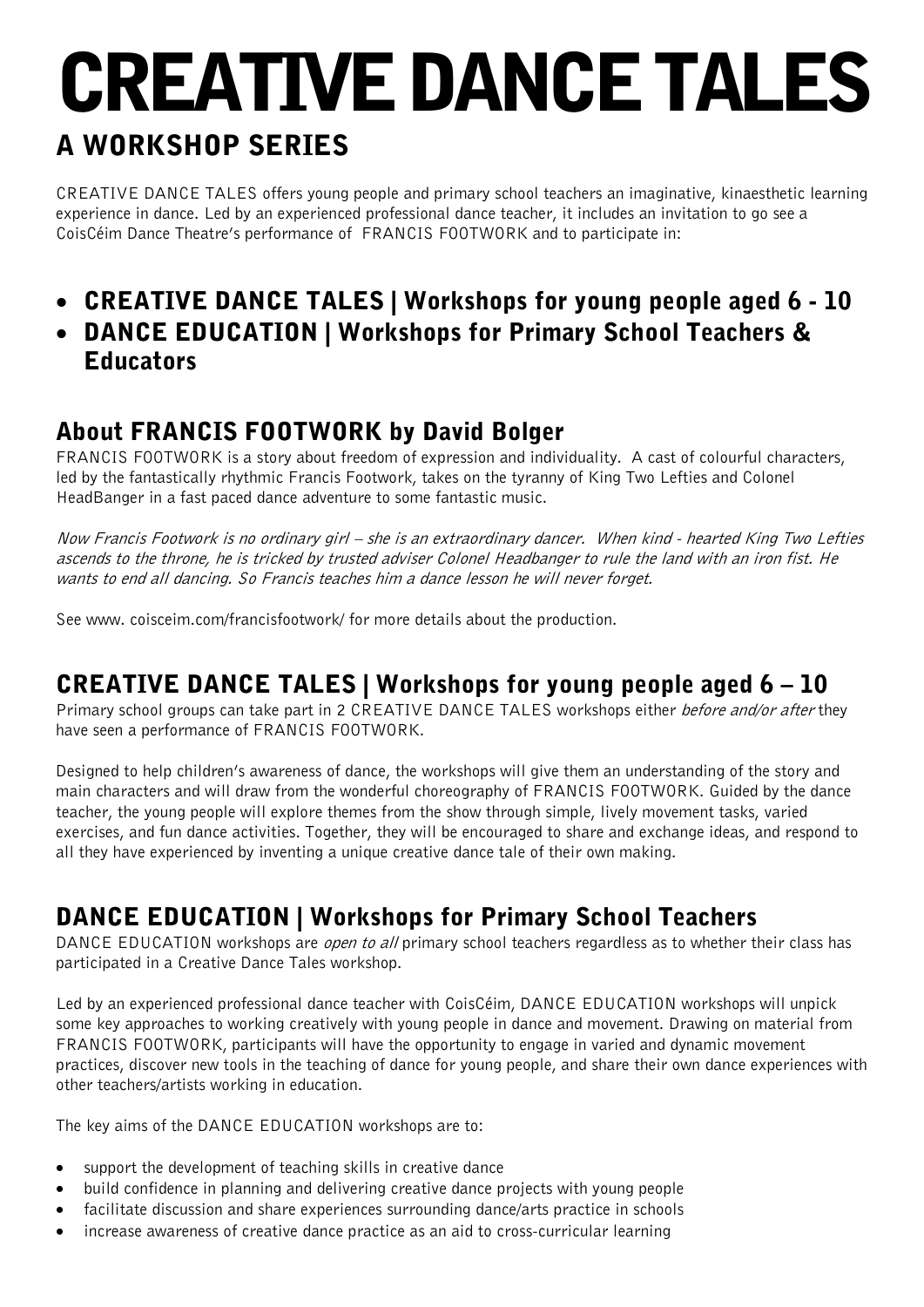## GENERAL INFORMATION

## CREATIVE DANCE TALES | Workshops for young people aged 6 - 10

- WORKSHOPS DURATION: approximately 40mins 1 hour
- WORKSHOPS ARE SUITABLE for young people from First to Sixth year primary education, and can be tailor-made according to the particular setting, age and ability of participants.
- MAXIMUM NUMBER OF YOUNG PARTICIPANTS: 25 (1 class)
- For legal reasons all CREATIVE DANCE TALES workshops must have a teacher present throughout the session
- CoisCéim Dance Theatre is an organisation fully committed to safeguarding the welfare of all children, young people and vulnerable adults. Please see<https://coisceim.com/about-us/working-with-us/> to access our CHILD AND VULNERABLE ADULT PROTECTION POLICY and CHILD SAFEGUARDING STATEMENT

#### DANCE EDUCATION | Workshops for Primary School Teachers & **Educators**

- **WORKSHOP DURATION:** approximately  $1\frac{1}{2}$  2 hours
- MAXIMUM NUMBER OF TEACHER PARTICIPANTS: 20

#### PRACTICAL REQUIREMENTS for all workshops

- **WHAT TO WEAR:** Participants should wear loose comfortable clothing such as tracksuit or similar/ bare feet or trainers if preferable. No jeans or loose jewellery.
- **LOCATION:** The workshop space should be large and warm, with a wooden floor.
- DRINKING WATER is required.
- MUSIC: CoisCéim will provide a music/sound system, and teaching resource material as required.